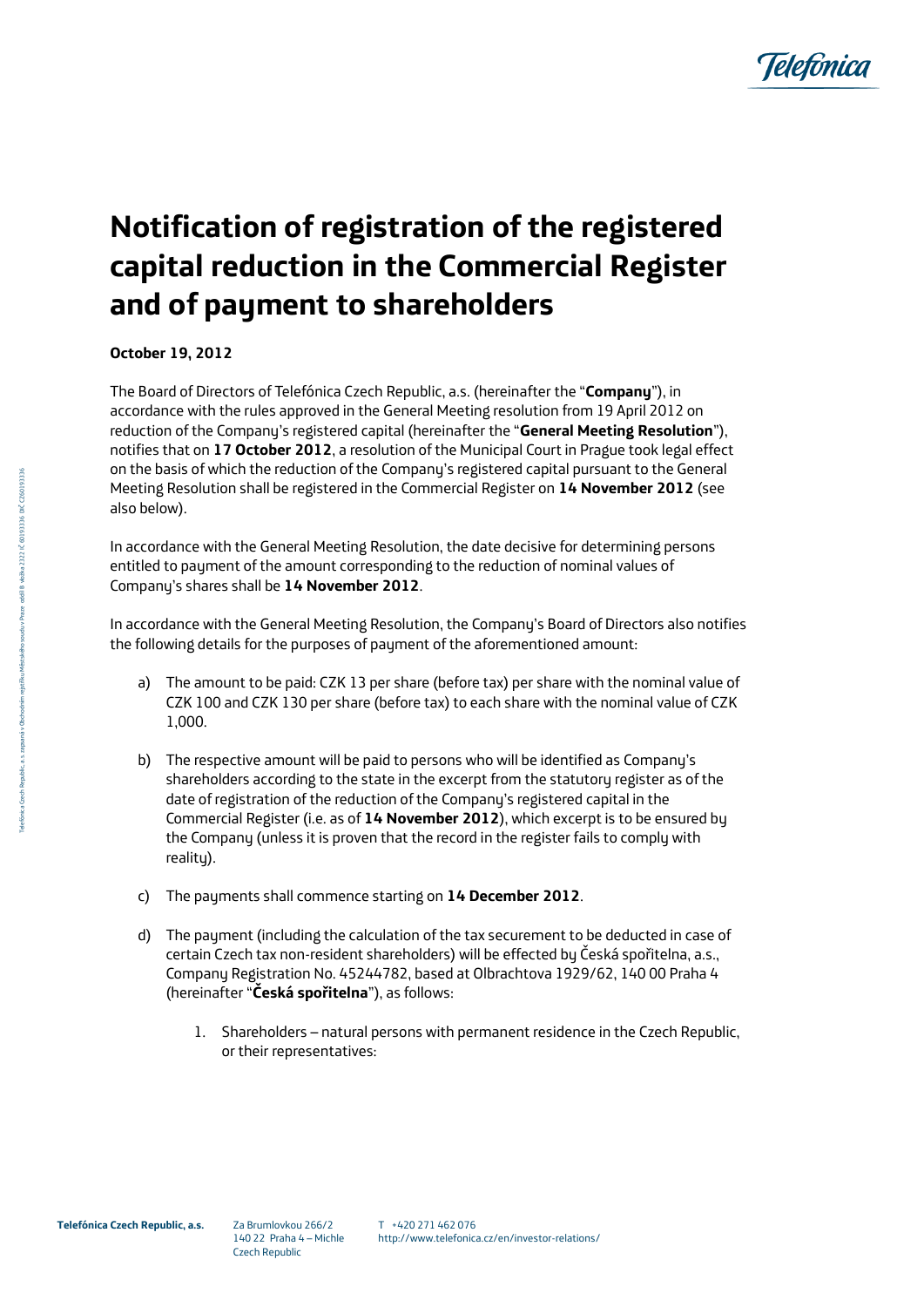

- 1.1. by bank transfer to a bank account, upon a written request delivered to Česká spořitelna, containing the necessary billing data and birth No.;
- 1.2. the payment can also be made in cash from 14 December 2012 till 13 December 2017 – at any branch office of Česká spořitelna in the Czech Republic, upon presentation of an identity document; a representative of a shareholder will be paid the respective amount upon presentation of an identity document and power of attorney signed by the shareholder;
- 1.3. for total payment exceeding CZK 3,000, the shareholder's signature on written request or power of attorney has to be legalized.
- 2. Shareholders legal entities, administrators and shareholders natural persons with permanent residence outside the Czech Republic, not represented by administrators:

by bank transfer to a bank account, upon a written request of the shareholder, with legalized signature, delivered to Česká spořitelna, containing the bank account number and bank identification data, and after presentation of further required documents listed in the letter directed to the shareholder.

- e) The required documents / requests for bank transfers are to be delivered to the address below: Česká spořitelna, a.s., centrála v Praze, odbor 8430, Evropská 2690/17, Prague 6, 160 00
- f) Additional information can be obtained from Česká spořitelna at +420 224 995 433 or at <nsmidova@csas.cz> for legal entities, or at +420 224 995 478 or a[t mpaclikova@csas.cz](mpaclikova@csas.cz) for natural persons.
- g) The payment will be ensured by the Company's Board of Directors in compliance with the Czech legal regulations, the Company's Articles of Association and the General Meeting Resolution, at the costs of the Company.

**Contacts** Investor Relations Telefónica Czech Republic, a.s. [investor.relations@o2.com](mailto:investor.relations@o2.com) **t** +420 271462076